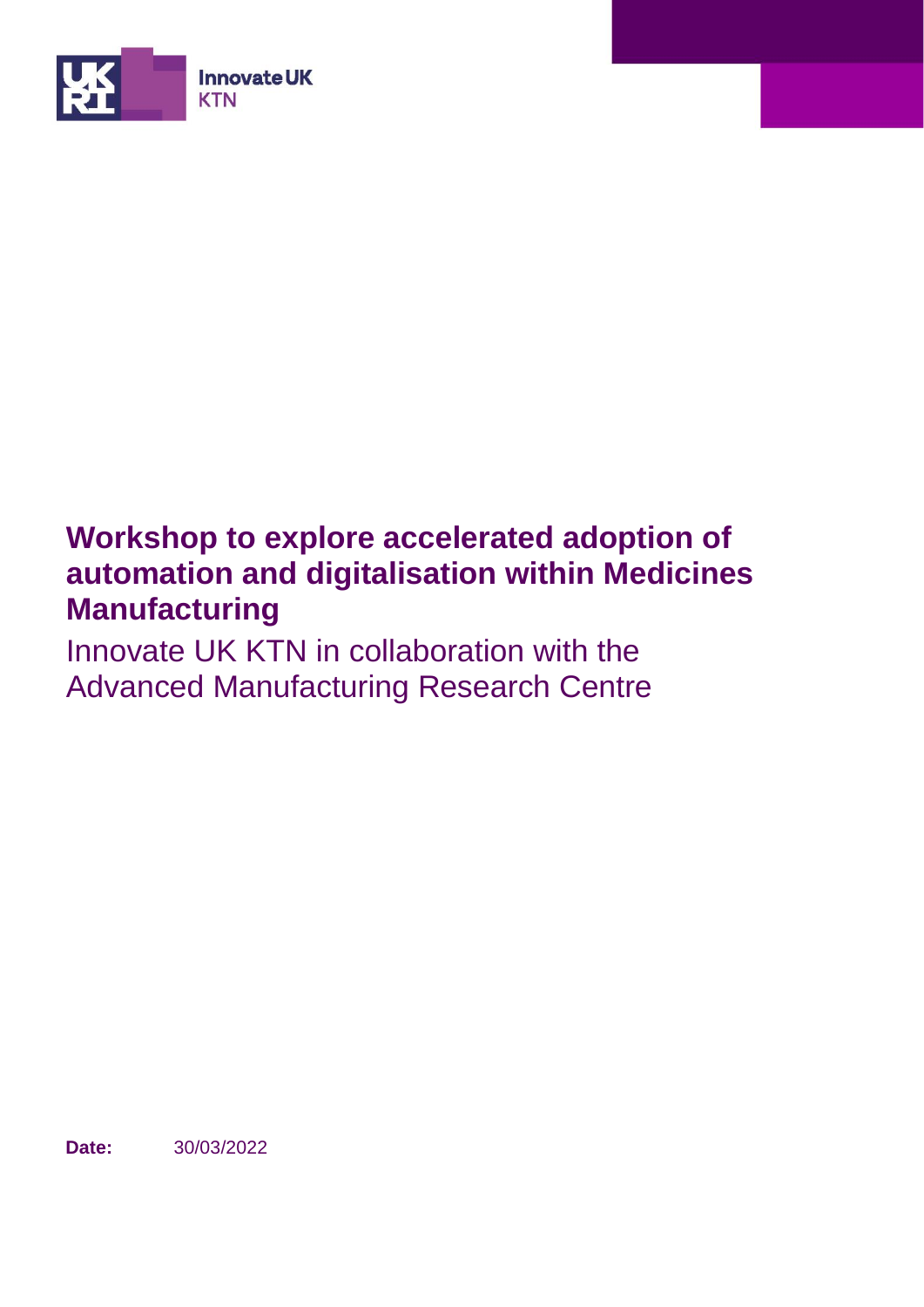# **Contents**

| Invisible/Unpredictable Return on Investment  8 |  |
|-------------------------------------------------|--|
|                                                 |  |
|                                                 |  |
|                                                 |  |
|                                                 |  |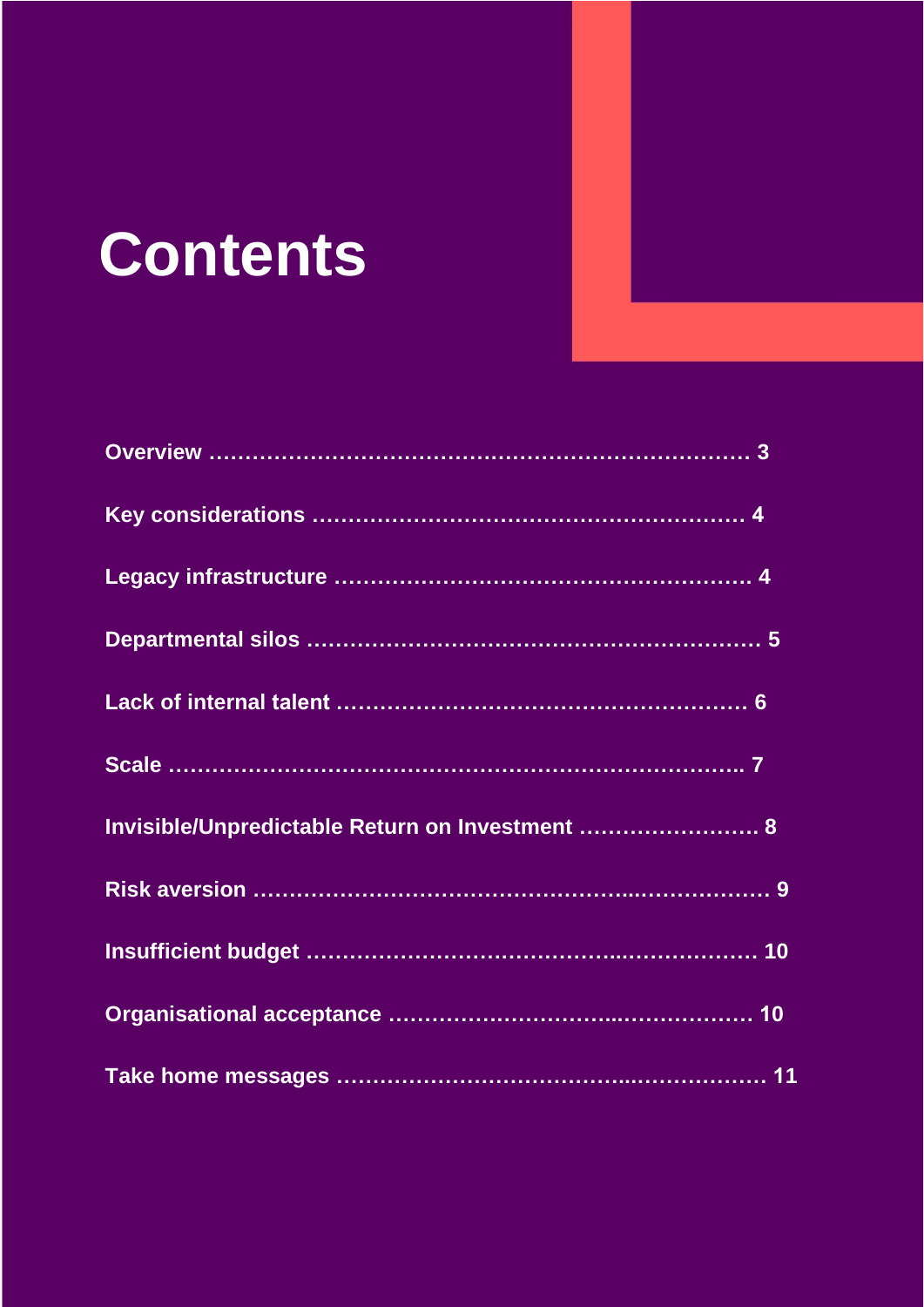

# **Overview**

There are a number of reasons why automation and digitalisation are needed within Medicines Manufacturing in the UK.

- To improve efficiency and remove bottlenecks
- To support in process monitoring controls
- To support data analysis
- To combine and use data and metadata
- To gather information from across the supply chain

However, despite these opportunities the UK continues to lag behind other countries in the deployment and utilisation of automation and digitalisation.

To understand why this is the case, and to explore how the sector can take on board ideas and technology from outside of the field, an inperson workshop was held at the AMRC North West on the 30th March, where attendees from 20 organisations involved in Medicines Manufacturing explored robotics and automated systems in the development space, using KTN's Digital Maturity Framework as a benchmark to understand companies' current position, where they would like to progress to, how they can move forward, and where further intervention or investment is needed.

The following report summarises the workshop's content and outcomes. You can also watch a short video from the workshop [here.](https://vimeo.com/704578471)

This was a follow-on workshop from a virtual stakeholder consultation event, held in February, where over 40 individuals participated, from companies from across the industry, representing academia and industrial catapults. This event identified a number of key areas for further attention, including Integration and interoperability; Data and Skills. A summary report of this event can be found [here.](https://ktn-uk.org/wp-content/uploads/2022/03/Robotics-and-automation-workshop-report.pdf)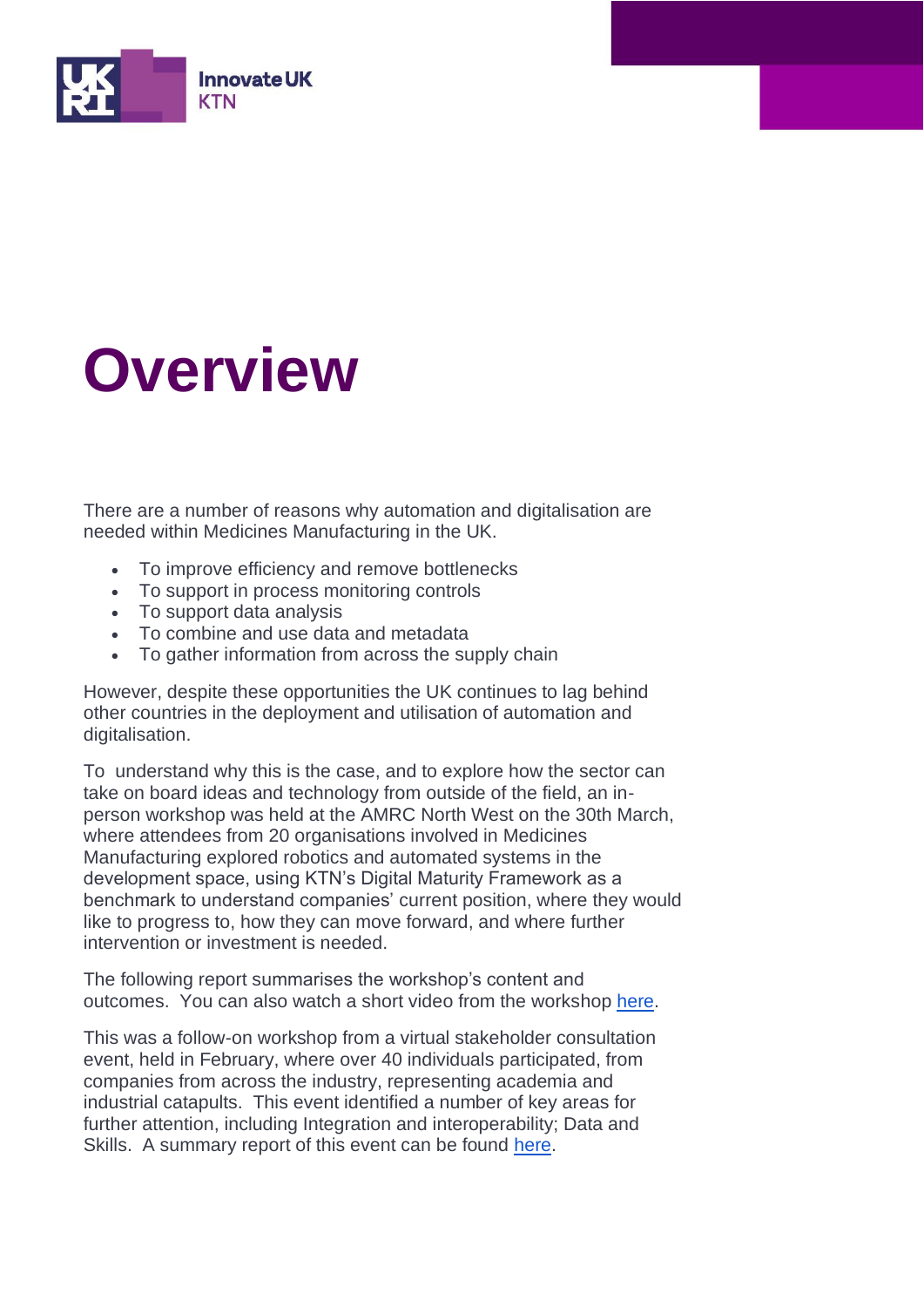

# **Key considerations**

When considering barriers to the adoption of new technologies, the Advanced Manufacturing Research Centre (AMRC) groups these into nine different areas.

- 1. Legacy infrastructure
- 2. Departmental silos
- 3. Lack of internal talent
- 4. Scale
- 5. Invisible/unpredictable return on investment
- 6. Risk aversion
- 7. Insufficient budget
- 8. Organisational acceptance

# **Legacy infrastructure**

The medicines manufacturing sector is a mature sector within the UK and this means many organisations are built on legacy infrastructure, both in actual manufacturing capabilities but also digital infrastructure and interfacing between the two. In many cases, there is no strong driver within businesses for investment in new manufacturing or for the development of new technology. As the medicines manufacturing sector is mature, for many businesses processes work (albeit not at peak efficiency) and therefore there is no driver for change.

This legacy infrastructure means adopting new technologies is difficult to implement in a cost-effective manner. Especially without significant downtime to existing manufacturing schedules.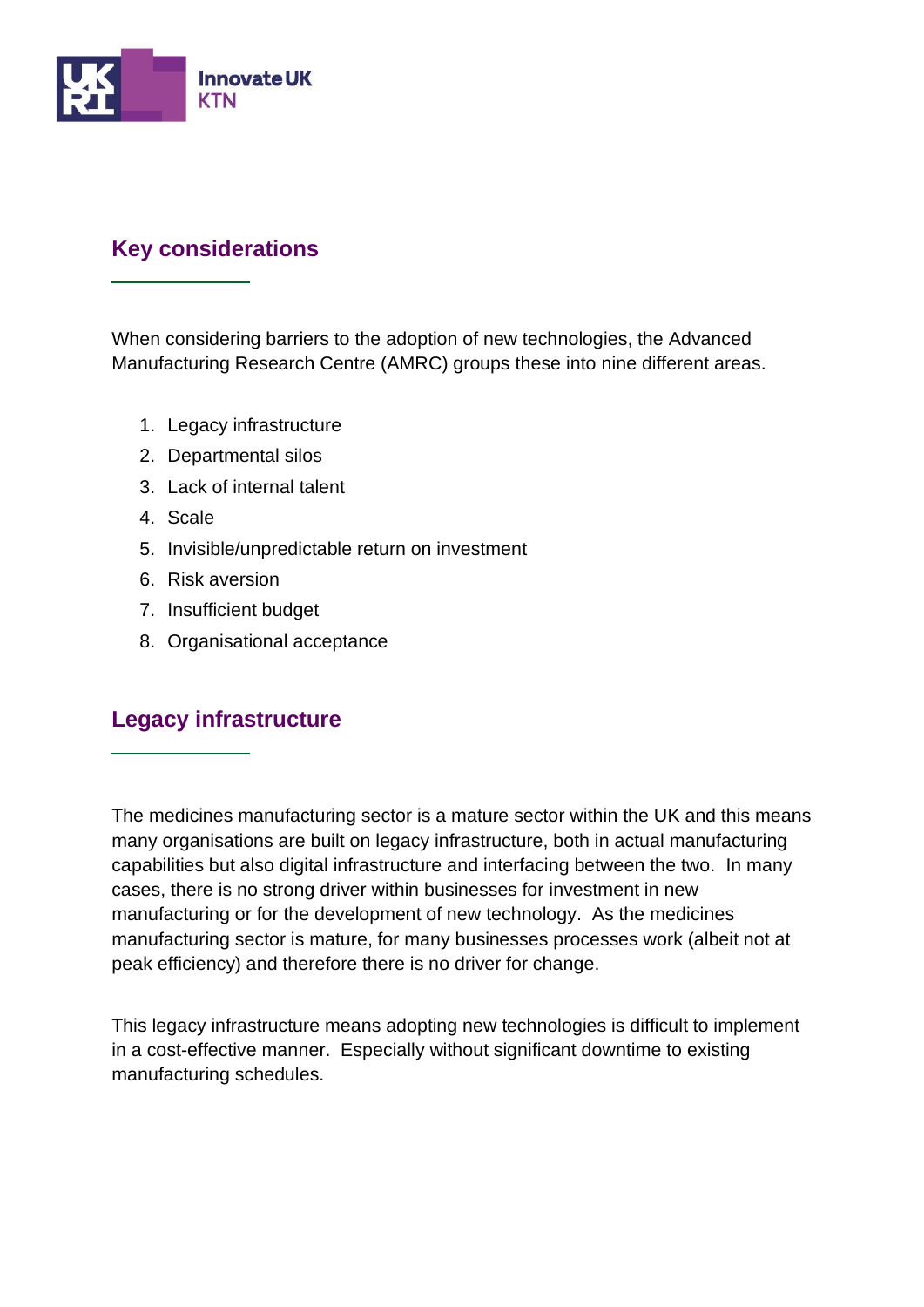

There needs to be a move away from existing ways of working using legacy infrastructure to embracing and implementing modular systems which enable flexible working approaches as skills change. There is also an opportunity for the sector to engage with education providers to help shape the skills sector to help embrace and drive this change.

Overarching this, there is a requirement for a workflow schedule which is able to integrate and control with all systems and then a robust data architecture supporting the entire digital frameworks.

### **Departmental silos**

Within the medicines manufacturing sector, many silos exist both within organisations and between different aspects of the sector. Research and development and manufacturing for example may exist within the same organisation or may be spread between two organisations which may not be co-located geographically.

These silos pose issues with implementation of digitalisation and automation as the same equipment may not be used between different silos. These problems exist not just between silos, but also at times exist within the same organisation where systems are unable to be utilised to their full potential between sites of an organisation or even between functions within the same site.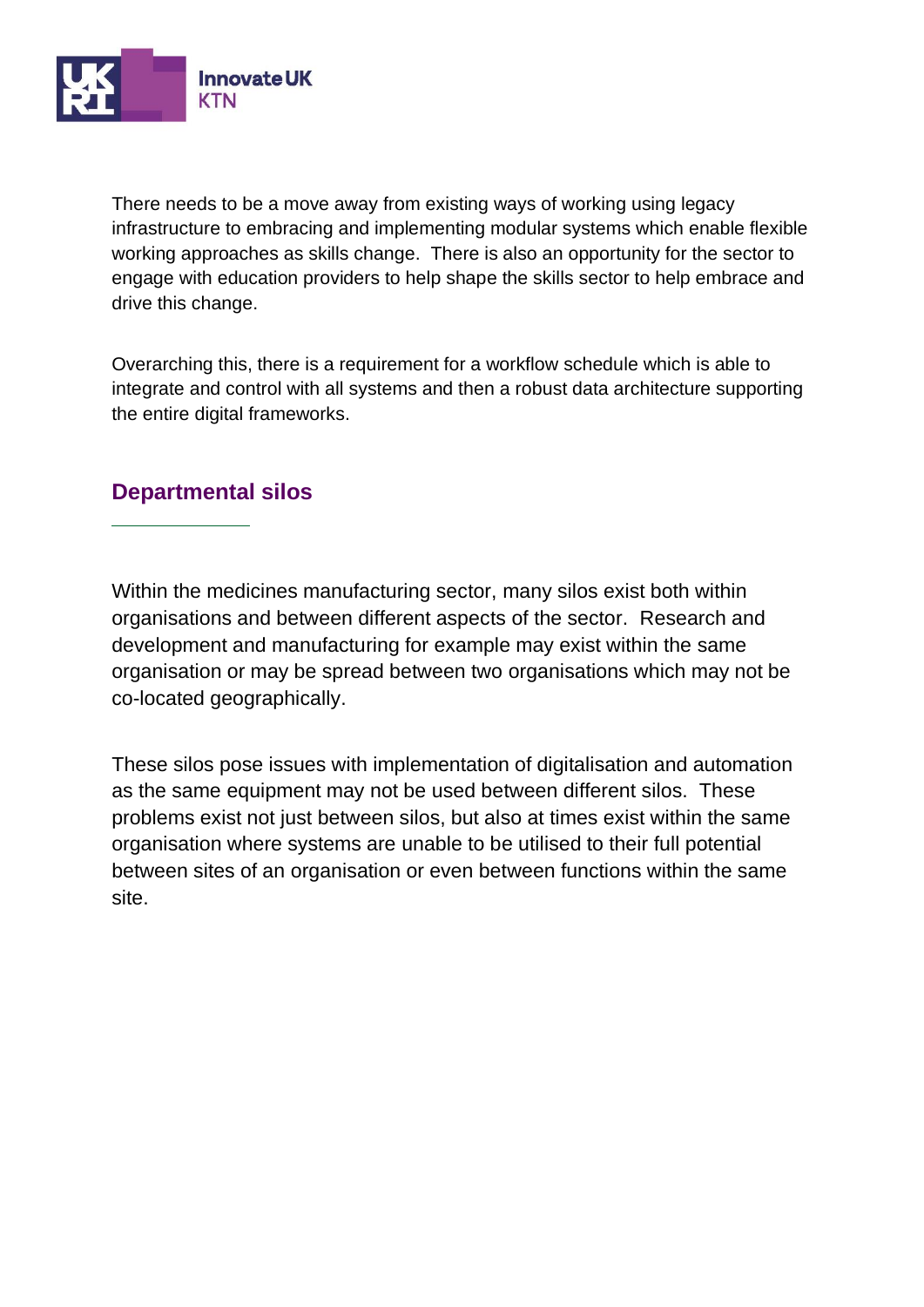

Standardisation and integration flexibility is therefore necessary to enable the transition between R&D and manufacturing to be conducted smoothly. This standardisation/flexibility is also necessary to enable the development of a digital maturity framework, toolboxes and guidance specific to the sector.

# **Lack of internal talent**

The medicines manufacturing sector is a mature sector within the UK and this means many organisations are built on legacy infrastructure, both in actual manufacturing capabilities but also digital infrastructure and interfacing between the two. In many cases, there is no strong driver within businesses for investment in new manufacturing or for the development of new technology. As the medicines manufacturing sector is mature, for many businesses processes work (albeit not at peak efficiency) and therefore there is no driver for change.

#### **Senior staff sometimes lack digital skills**

Throughout many levels of seniority, the sector is lacking in people who understand both the opportunities and skills needed to move forward with the deployment of digital and automation within medicines manufacturing. This prevents organisations from planning ahead, understanding the direction of travel and adapting to these new challenges and opportunities.

The lack of internal talent also prevents the formation of digital champions within organisations who horizon scan for new disruptive technologies. This also prevents the sector from attracting new talent to the sector and being attractive to digitally aware applicants to fill roles. Providing them with career development opportunities and salaries to reflect the skill set they bring to these roles.

For many organisations, a top-down approach is employed - whereby junior staff are trained or mentored by more senior staff. Embracing a different bottom-up approach can help disseminate new technologies and digital skills and empower organisations to seriously consider prioritising digital skills and technologies within their workforce.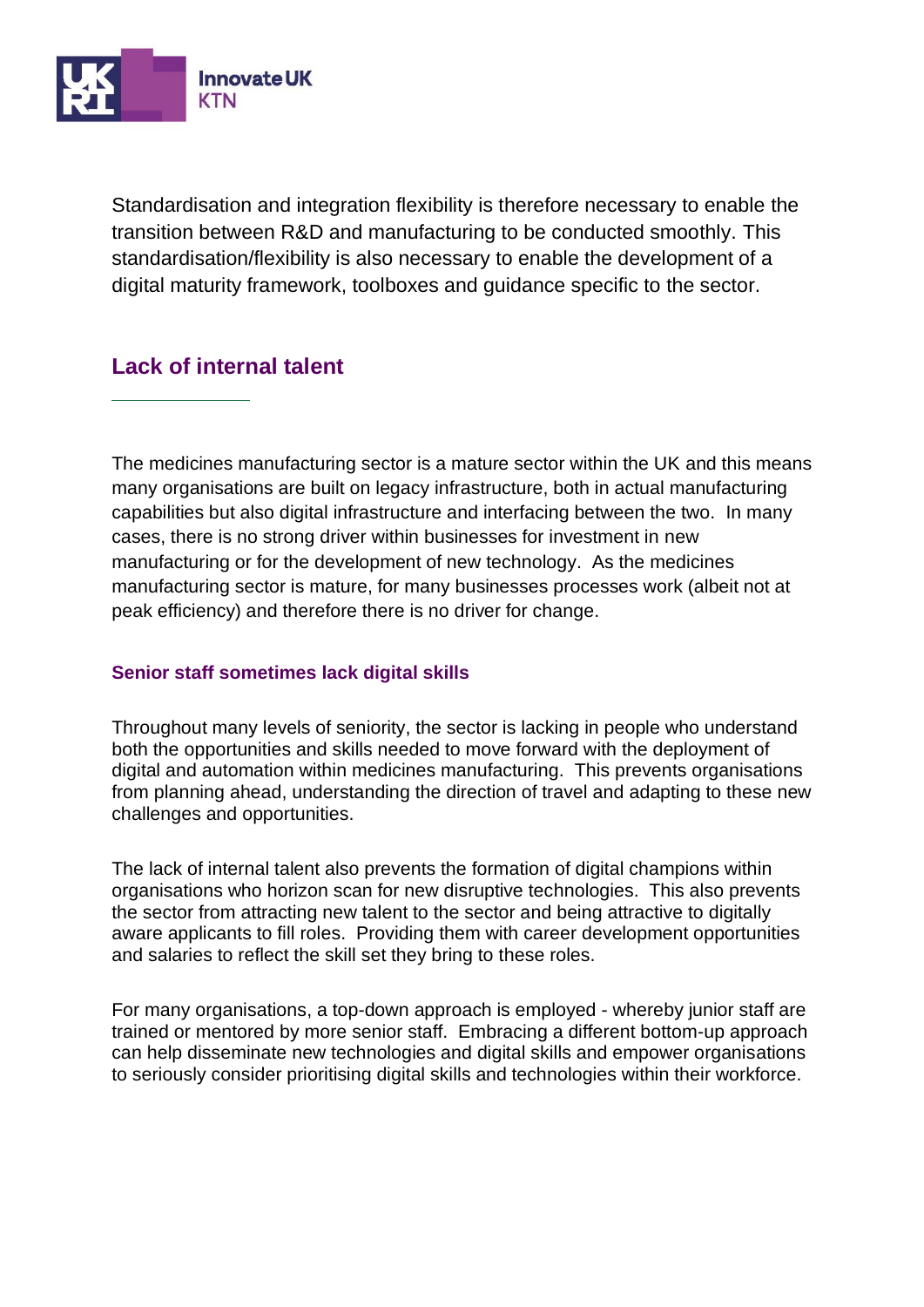

#### **Attracting and retaining the right talent**

Organisations therefore are needed to attract and retain people who understand the digital landscape and enable them to be vocal about the opportunities there are out there. These digital champions should have the authority and trust to map and scope out a path for digital development both within the organisation and across the sector as a whole. However, currently, people with the skills and seniority are lacking in many organisations across the sector.

As a sector, there needs to be a real drive to attract the right people. Whether they are from a scientific background with an interest in digital skills, or alternatively from a digital background with an interest in science. The sector has to be attractive to these people to make them want to work in this area but also stay in this area. This attraction has to be not just be financial, but also provide opportunities for growth and development within an organisation.

#### **Shaping the curriculum to include digital skills**

The skills pipeline also needs addressing. Industry needs to work closely with education providers to explain their requirements and help shape the curriculum to equip young adults with the skills required to enter this sector. This also requires engagement with academics and individuals across the STEM and digital sectors who understand that digital skills are important and use these more widely.

By engaging with people who understand both the science, processes and how digital infrastructure/automation can enhance medicines manufacturing, the sector is able to shape education and highlight the needs and opportunities of the sector more broadly. People such as STEM or digital ambassadors provide an existing network without the need to start from scratch.

#### **Scale**

The medicines manufacturing sector as a whole is broad, and the outputs and products manufactured are increasing in both the number and complexity of products as new innovations come through Research and Development and into the clinic.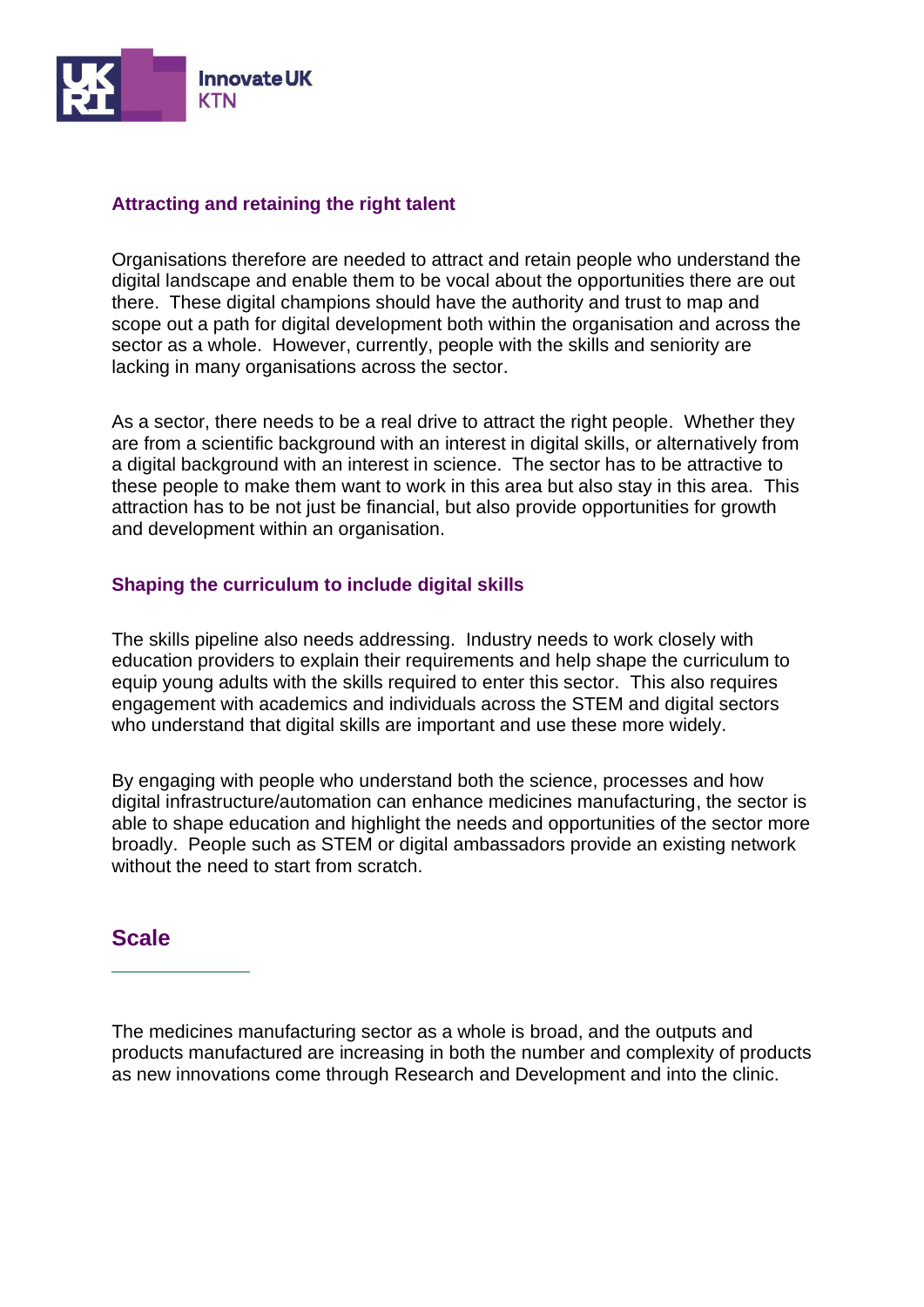

Across the sector, many organisations are of the opinion that this scale and diversity of products impacts the ability to deploy automation and digitalisation because products are bespoke either for an individual product or product type. The scale of the market and the fact that product types are evolving means that flexibility in automation and digital opportunities is important to enabling the sector to maintain a competitive advantage internationally. This is where modular approaches and/or platform technologies pose a huge opportunity for the sector to build scalability and future-proofing capabilities. An example of this can be found in the following [video.](https://www.youtube.com/watch?v=fX1wssRFwaE)

# **Invisible/Unpredictable Return on Investment**

For many organisations, the largest barrier to adoption is understanding what opportunities are out there and how these may benefit their organisation both directly and indirectly.

One of the problems with understanding opportunities is confidentiality/Intellectual Property (IP). Many organisations are reluctant to share what they are doing within manufacturing, systems they use which give them a competitive advantage etc. This secrecy surrounding systems and IP mean that suppliers of equipment are unable to share knowledge or case studies meaning people do not know what is out there and what opportunities there are. But what actually constitutes IP is also a grey area - is this a product or is this the manufacturing process to make the product itself?

Due to this reluctance to share and work across the sector, there is limited data to support models or to support change. Communication between businesses is preventing the sector as a whole from moving forward as organisations remain reluctant to share what they have done, share data or process models to highlight where common bottlenecks exist or where efficiency improvements could be realised across similar organisations.

This data also limits the ability to demonstrate what is possible and for other organisations to build a business case for change. As a community a national resource of datasets or case studies demonstrating what is possible in a nonproprietary way would benefit organisations from across the sector.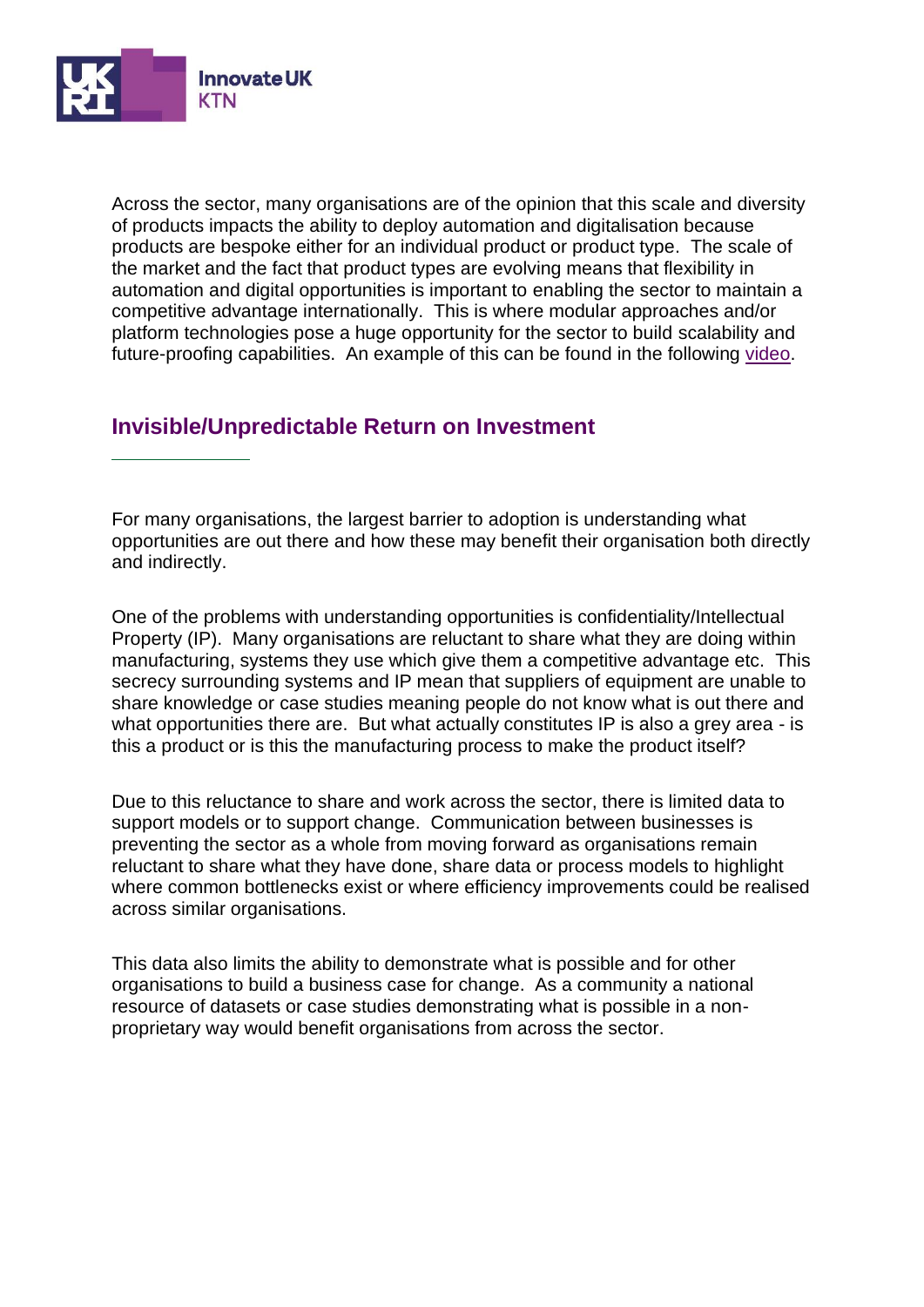

# **Risk aversion**

As an industry, there seems to be a high aversion to risk - though the level of risk aversion is not consistent through the supply chain as there are clear differences between organisations in the discovery space compared to those who are within the contract manufacturing space. This most likely stems from the highly regulated environment that organisations find themselves working in. As such, this aversion to risk may be one of the causes hampering the deployment of new technologies. In turn, this prevents the evolution of organisations from having a 'digital champion' within them pushing for automation and digitalisation.

The competitive nature of the industry also means that there is a real lack of sharing successes and highlighting failures individual organisations have faced on their own journey. This in turn fuels a lack of understanding of the priorities across the sector and also means many organisations lack the tools and knowledge required to perform proper gap/risk analysis when looking at new technologies to deploy.

The lack of drive to harness new technological developments also feeds into the regulatory space and so becomes a chicken and egg situation. Regulators scrutinise the processes presented to them by organisations, however organisations therefore feel they are unable to work outside of the normal toolkit. The Medicines and Healthcare products Regulatory Agency Innovation Office and the FDA are keen to engage with parties at an early stage and be part of the 'innovation journey', therefore the sector as a whole should work together to drive this change.

For companies to change the regulatory environment to enable digital infrastructure to play a larger role they need to champion this change rather than waiting for it to happen. A bolder approach is therefore needed which engages both industry and regulators to forge a path ahead to investigate, analyse and deploy new technologies. For digital innovations to be properly realised, engagement with these organisations requires a culture shift in how the industry works.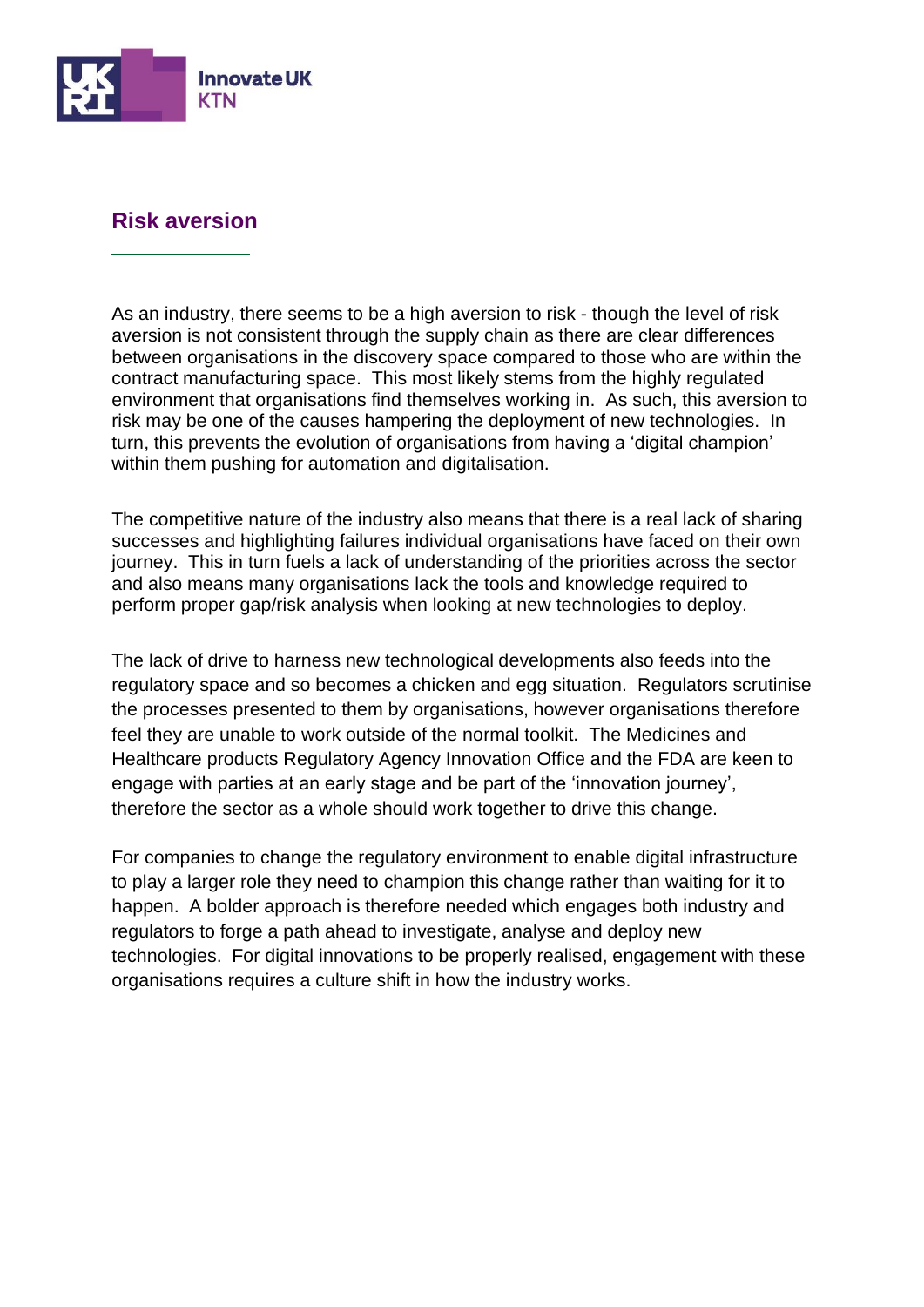

# **Insufficient budget**

Compared to other countries, the UK fiscal, tax and planning legislation may play a role in the reason why organisations are slow to implement digitalisation. For many organisations there is a need for investment both in terms of the cost of capital to deploy physical hardware/infrastructure and also in terms of training new employees to utilise new technology.

Investment in both is key for the industry to evolve and utilise automation and digital technologies more widely. Organisations should commit sufficient time for a whole process/business cost/gap analysis. By modelling processes in depth with enough detail, they are then able to truly understand where digital needs can best support change within the organisation. The UK should therefore not be complacent in the need for both to help capitalise on the world leading research and skills the UK has to offer. Organisations which invest early in both digital technologies, automation and training/upskilling would reap the benefits sooner rather than waiting for government support.

An example of this is Moderna which employs a digital first approach to the deployment of technology of this type. The success of the organisation has been linked to the ability to build a company from the ground up which has digital technology at the heart of the operations. Further examples within the biotechnology/medicines manufacturing sector demonstrate the benefits that technology can have for an organisation.

# **Organisational acceptance**

For many organisations, there is a real drive to embrace new technologies, but there is also at the same time a lack of understanding as to what priorities are. Organisations can see the direction of travel and believe they have an understanding of what they want to achieve but lack an understanding of the priorities, gaps and risks.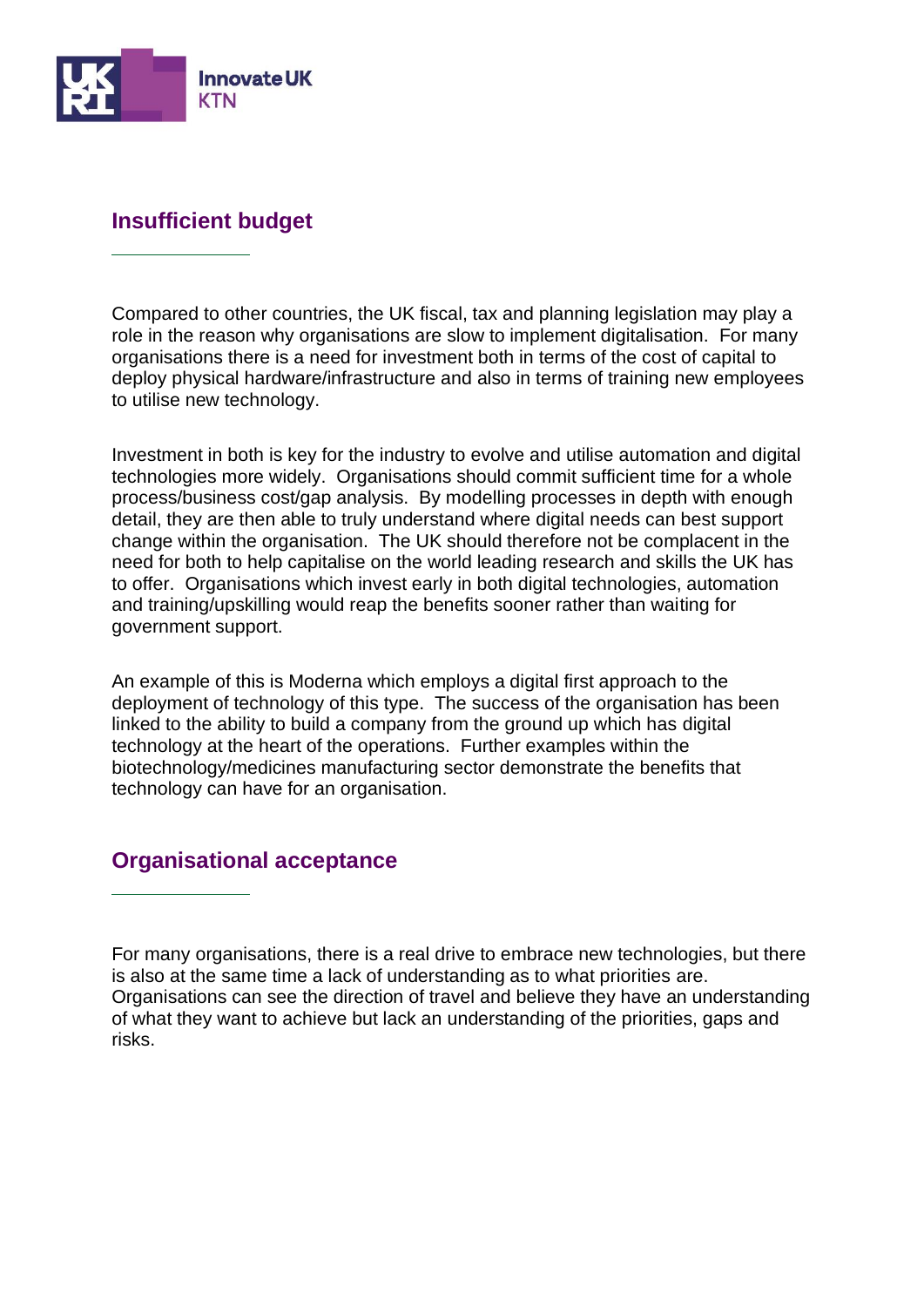

This may be institutional - with individuals within an organisation lacking the understanding of what digitalisation could do for their business. Alternatively, it may be sectorial - with many organisations concerned about things such as job losses or lack of flexibility/agility.

More transparency therefore is needed to share ideas, what has worked and what has not when implementing a digital implementation strategy and why decisions were made and the impact these had on the business. It is also important to engage with others across the sector such as supply chains to ensure that changes made benefit the entire supply chain as well as the individual organisation deploying it.

Organisational acceptance is changing and this across the sector may be accelerated further by external factors such as the drive for environmental sustainability or external geopolitical headwinds that the world faces.

### **Take home messages**

Organisations across the medicines manufacturing sector need to start working on digital transformation now as the UK is lagging behind other countries and could slip further behind if action is not taken soon.

Initial steps which should be undertaken begin with an in-depth gap analysis within an organisation which feeds into formulating a digital transformation roadmap. Identifying individuals within an organisation to champion digital transformations. Properly understanding the long-term cost/benefit analysis as well as reaching out for partnerships and learning from other sectors.

Across the sector having open dialogue will foster better understanding of capabilities and gaps as well as share ideas without compromising intellectual property. Organisations should be open to sharing and demonstrating use cases of deployed automation and robotics in an industrial environment.

Research technology organisations such as the Medicines Manufacturing Innovation Centre, Cell and Gene Therapy Catapult, and AMRC play an important role in